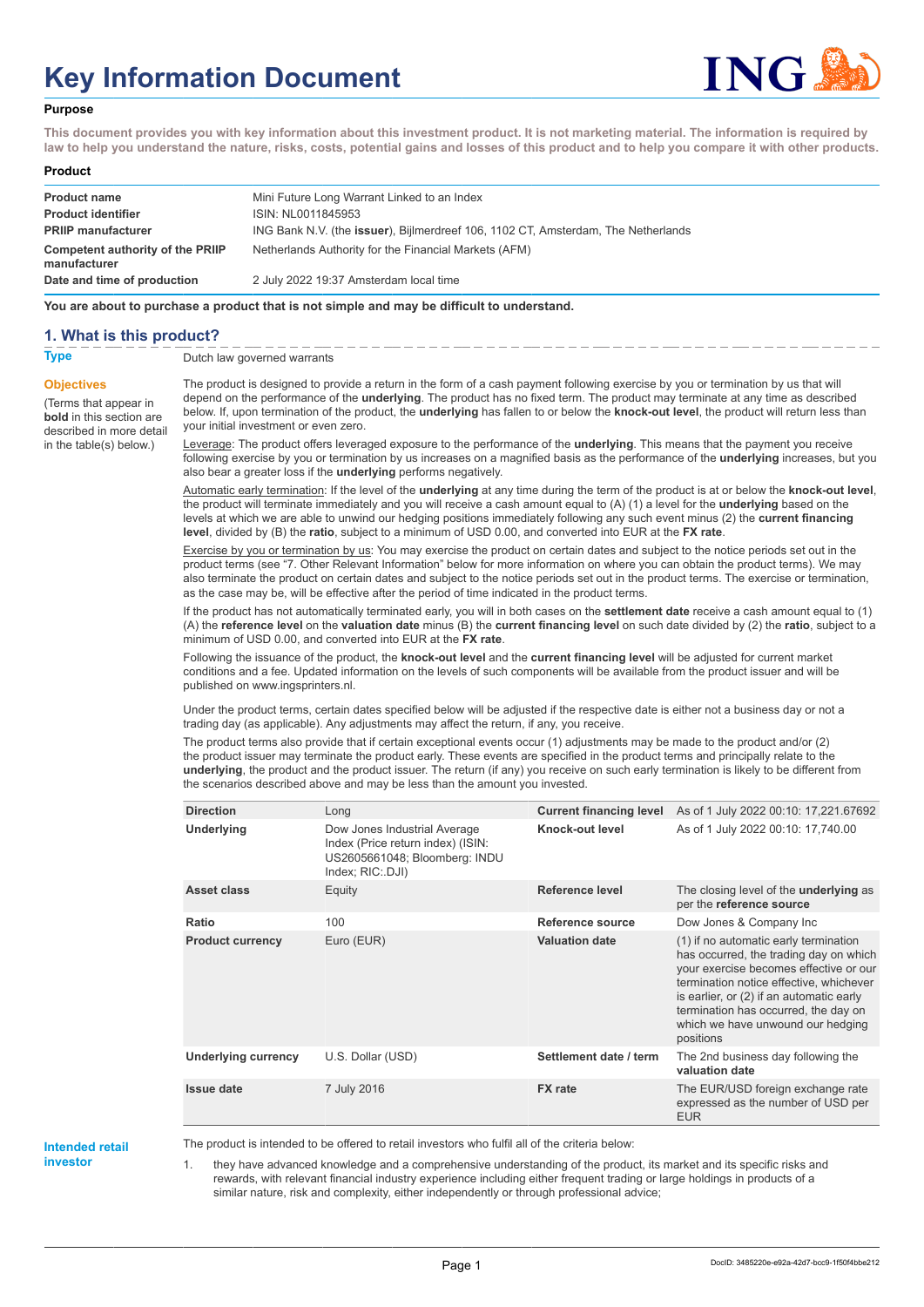- 2. they seek hedging and/or leveraged performance, expect the movement in the underlying to perform in a way that generates a favourable return, have an investment horizon of the recommended holding period specified below and understand that the product may terminate early;
- 3. they accept the risk that the issuer could fail to pay or perform its obligations under the product and they are able to bear a total loss of their investment; and
- 4. they are willing to accept a level of risk to achieve potential returns that is consistent with the summary risk indicator shown below.

The product is not intended to be offered to retail clients who do not fulfil these criteria.

## **2. What are the risks and what could I get in return?**

**Risk indicator**

**Performance scenarios**





**The risk indicator assumes you keep the product for 1 day. The actual risk can vary significantly if you cash in at an early or a later stage and you may get back less.**

The summary risk indicator is a guide to the level of risk of this product compared to other products. It shows how likely it is that the product will lose money because of movements in the markets or because we are not able to pay you.

We have classified this product as 7 out of 7, which is the highest risk class. This rates the potential losses from future performance at a very high level, and poor market conditions are very unlikely to impact our capacity to pay you.

**Be aware of currency risk:** If the currency of your account is different to the currency of this product, you will be exposed to the risk of suffering a loss as a result of the conversion of the currency of the product into the account currency. This risk is not considered in the indicator shown above. Because the product currency is different from the underlying currency, you will be exposed to the risk of suffering a loss if the underlying currency declines in value relative to the product currency.

**Be aware of currency risk:** If (i) the Underlying is traded in a different currency than EUR the unwind amount will be converted to EUR at the prevailing exchange rate which may result in a loss; or (ii) the currency of your account is different from the Currency of the product, you may be exposed to the risk of suffering a loss as a result of the conversion of the Currency of the product into the account currency. Risk (ii) above is not considered in the indicator shown above.

This product does not include any protection from future market performance so you could lose some or all of your investment.

If we are not able to pay you what is owed, you could lose your entire investment.

For detailed information about all risks relating to the product please refer to the risk sections of the prospectus and any supplements thereto as specified in the section "7. Other relevant information" below.

**Market developments in the future cannot be accurately predicted. The scenarios shown are only an indication of some of the possible outcomes based on recent returns. Actual returns could be lower.**

*Investment: EUR 10,000*

| <b>Scenarios</b>           |                                                                           | 1 day                        |  |
|----------------------------|---------------------------------------------------------------------------|------------------------------|--|
|                            |                                                                           | (Recommended holding period) |  |
| Stress scenario            | What you might get back after costs<br>Percentage return (not annualised) | EUR 6,637.68<br>$-33.62\%$   |  |
| Unfavourable scenario      | What you might get back after costs<br>Percentage return (not annualised) | EUR 10.154.91<br>$1.55\%$    |  |
| <b>Moderate scenario</b>   | What you might get back after costs<br>Percentage return (not annualised) | EUR 10.432.54<br>4.33%       |  |
| <b>Favourable scenario</b> | What you might get back after costs<br>Percentage return (not annualised) | EUR 10,698.30<br>6.98%       |  |

The average returns shown in the above table are not annualised, which means they may not be comparable to the average returns shown in other key information documents.

This table shows the money you could get back over the next day under different scenarios, assuming that you invest EUR 10,000. The scenarios shown illustrate how your investment could perform. The recommended holding period for this product is less than one year. The figures are therefore not calculated on a per year basis, but for the recommended holding period. Figures in this section and "4. What are the costs?" are therefore not comparable with figures given for products with a recommended holding period of at least one year. The scenarios presented are an estimate of future performance based on evidence from the past on how the value of this investment varies, and are not an exact indicator. What you get will vary depending on how the market performs and how long you keep the product. The stress scenario shows what you might get back in extreme market circumstances, and it does not take into account the situation where we are not able to pay you.

This product cannot be easily cashed in. This means it is difficult to estimate how much you would get back if you cash in before the recommended holding period. You will either be unable to cash in early or you will have to pay high costs or make a large loss if you do so.

The figures shown include all the costs of the product itself, but may not include all the costs that you pay to your advisor or distributor. The figures do not take into account your personal tax situation, which may also affect how much you get back.

Buying this product holds that you think the level of the underlying will increase.

Your maximum loss would be that you will lose your investment.

### **3. What happens if ING Bank N.V. is unable to pay out?**

DocID: 3485220e-e92a-42d7-bcc9-1f50f4bbe212